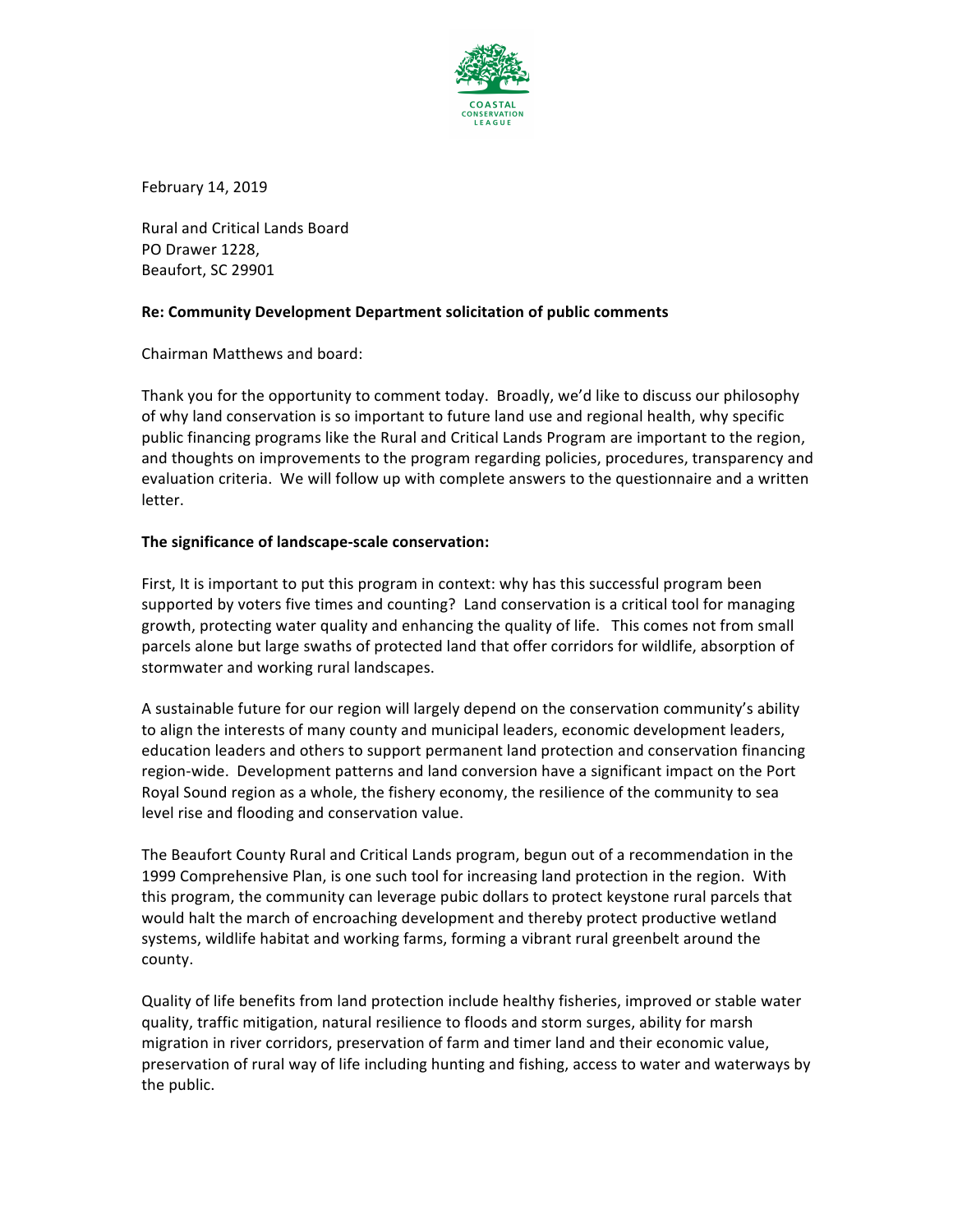The Coastal Conservation League is a long-time supporter of the program. We've supported the program directly by working on the 1999 Comprehensive Plan and supporting advocacy campaigns to get out the vote for referendums. We've also worked indirectly to support the program, by participating extensively on land use plans to protect rural land uses and prevent inappropriate development. In this vein, land conservation and specifically Rural and Critical lands acquisition should be a complement to existing land uses and not just a bail-out for developers. Land conservation, land use and transportation planning are three legs of the stool for a vibrant landscape.

## How can we build on this programs' benefits and success?

We believe the RCLP process can be improved to better meet the goals of the program for future "rural" and "critical" protections. At a minimum, the following amendments are necessary:

- Expand eligible applicants to include land trusts, municipalities, and counties working in coordination with Beaufort County Open Land Trust
- Create an application process or public quarterly project review that will allow for meaningful competition and transparency among qualified projects,
- Improve valuation criteria, emphasizing financial leverage and regional benefit
- Suggest a greater funding priority on protecting rural lands via conservation easement or purchase of development rights,
- Improve RCLP Board Configuration, continuing to attract board members with backgrounds in estate law, finance, rural land ownership, agriculture or conservation rather than only focusing on district addresses

Expand eligible applicants where project selection is done in consultation with Beaufort County Open Land Trust but open to qualified applicants including land trusts, municipalities and counties. This allows for municipalities and other land trusts to work together with Beaufort County and the Beaufort County Open Land Trust and secure land protection. This has been done well in the past but policies and procedures may need to be amended to facilitate this collaboration. 

Create a public application process or quarterly project review. This process should take place in public session. This could take several forms but the intent is to provide a transparent, competitive, and efficient process so that strategic parcels can continue to be protected with easements at the fairest cost to taxpayers. This also ensures the public's awareness of the potential for land protection, and likely a cadre of enthusiastic supporters.

An application process or regular review periods gives staff and board members an opportunity to review projects in groups rather than isolation. The approved valuation criteria become even more valuable because they are used to compare conservation and critical value of each projects. This process provides an avenue for projects to emerge and be evaluated by their own merit against program goals and others projects in the application group. In a county where many parcels are beautiful, rich in natural resources, and of interest for preservation, comparison of projects creates opportunity for fair evaluation and ideally should allow the best, more important project to move forward and earn funding.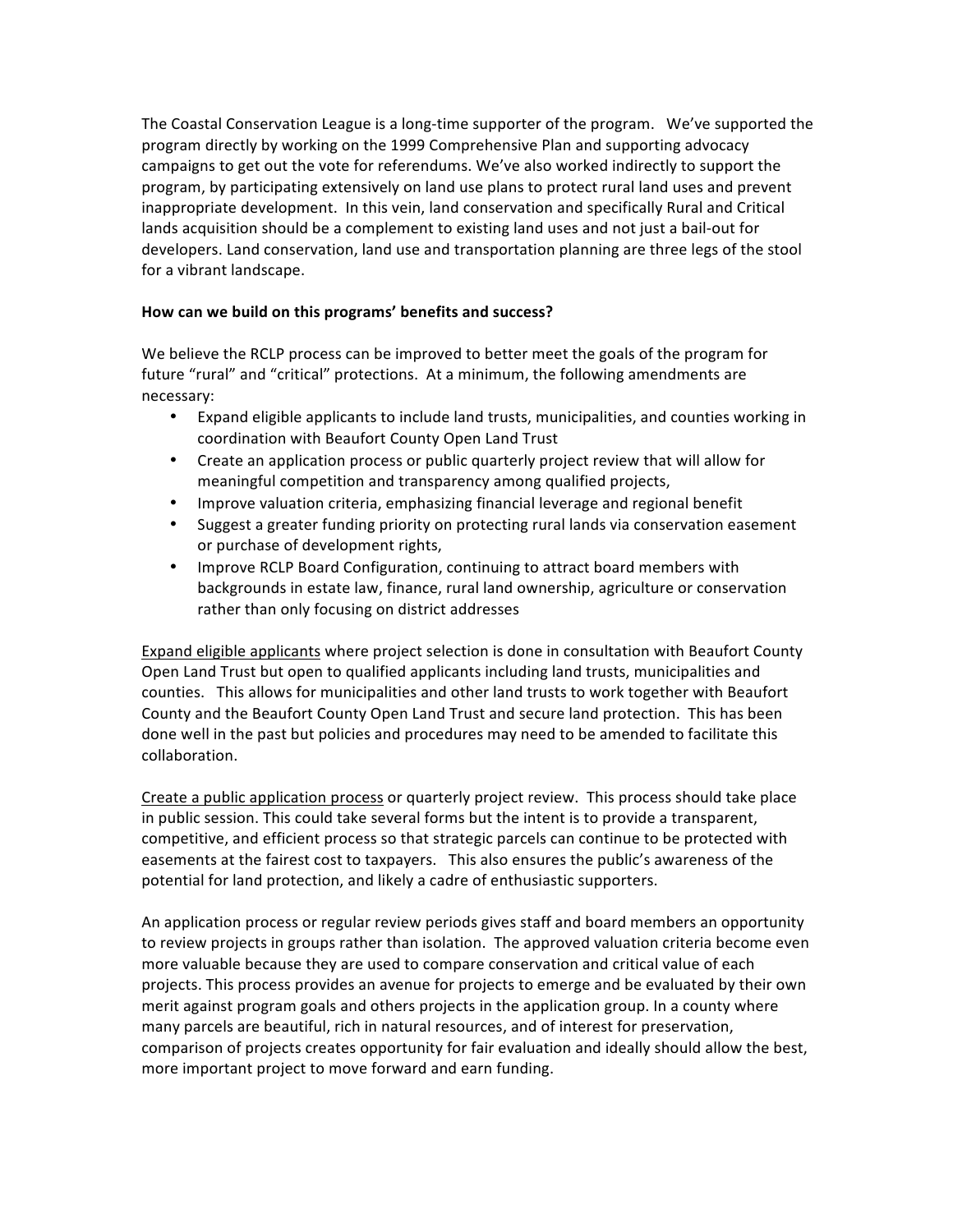This process could also give municipalities and other land trusts an opportunity to apply for funds or pursue land protection.

Systematic project review also allows for a public hearing with some information able to be shared publicly, which has generally been very meaningful to voters/supporters. Overall, this could result in even broader support for a popular program. The recent public engagement on Whitehall project proves the public is interested in, excited about, and deserves to know about land conservation purchases in the pipeline.

Improving criteria to emphasis partnerships and funding: All projects should be highlyleveraged: Funding sources could include Rural and Critical Lands program dollars, landowner donation via bargain sale easement, private foundation dollars, private fundraising, federal and state grants, among others. We are increasingly sensitive to over-reliance on Rural and Critical Lands dollars as the sole source for land protection money. Projects should reflect a diversified funding strategy so that more land can be protected per dollar spent. This also enables the program to be closer in line with the price per acre spent by the State Conservation Bank and other conservation funding. Establishing a precedent with a high price per acre creates a standard that other counties can't meet. This may result in reluctance among neighboring properties in other jurisdictions like Jasper County to protect their land unless they can receive the price the Beaufort pays.

An emphasis on easements in the rural areas: Buying development rights on rural land, rather than fee simple, is a smart strategy; it staves off development, keeps land on the tax roles, encourages traditional rural uses like farming and forestry, protects water quality and wildlife habitat, protects our air base, and does all of this for pennies on the dollar.

Per the referendum, up to 20% of the funds can be used for passive park infrastructure. The existing County passive parks inventory is large (at  $\sim$ 11,500 acres) and the allocated 20% is essential for trails, gravel parking lots, signage, and to accomplish the many goals of the County's Passive Parks plan. Therefore, the priority for the remaining funds should be conservation easements and the purchase of development rights rather than fee simple acquisition. Fee simply acquisition adds to the future Passive Parks inventory, adds to county ownership and maintenance costs and is an expensive way to protect land.

Continued Improved board configuration with preference given to board members that represent various interests, rather than just county regions. This should maintain 1 board member appointed by each council member but encourage backgrounds related to land conservation interests, finance, real estate, rural land ownership, agriculture, fishing, or estate law. These are common qualifiers found in similar programs and could give council a better guideline for appropriate board members. This configuration is also similar to what is required for other boards (e.g. Design Review Board, an architect must serve on the board).

## Scoring Criteria should reflect the goals of the program.

The program is especially important for the rural areas, where working farms, forest, protected air space and family lands abound. The program is critical for the urban edges, where *inappropriate growth threatens to change this rural landscape.* Binden Plantation and the Mobley tract are prime examples of protected properties that were once threatened by